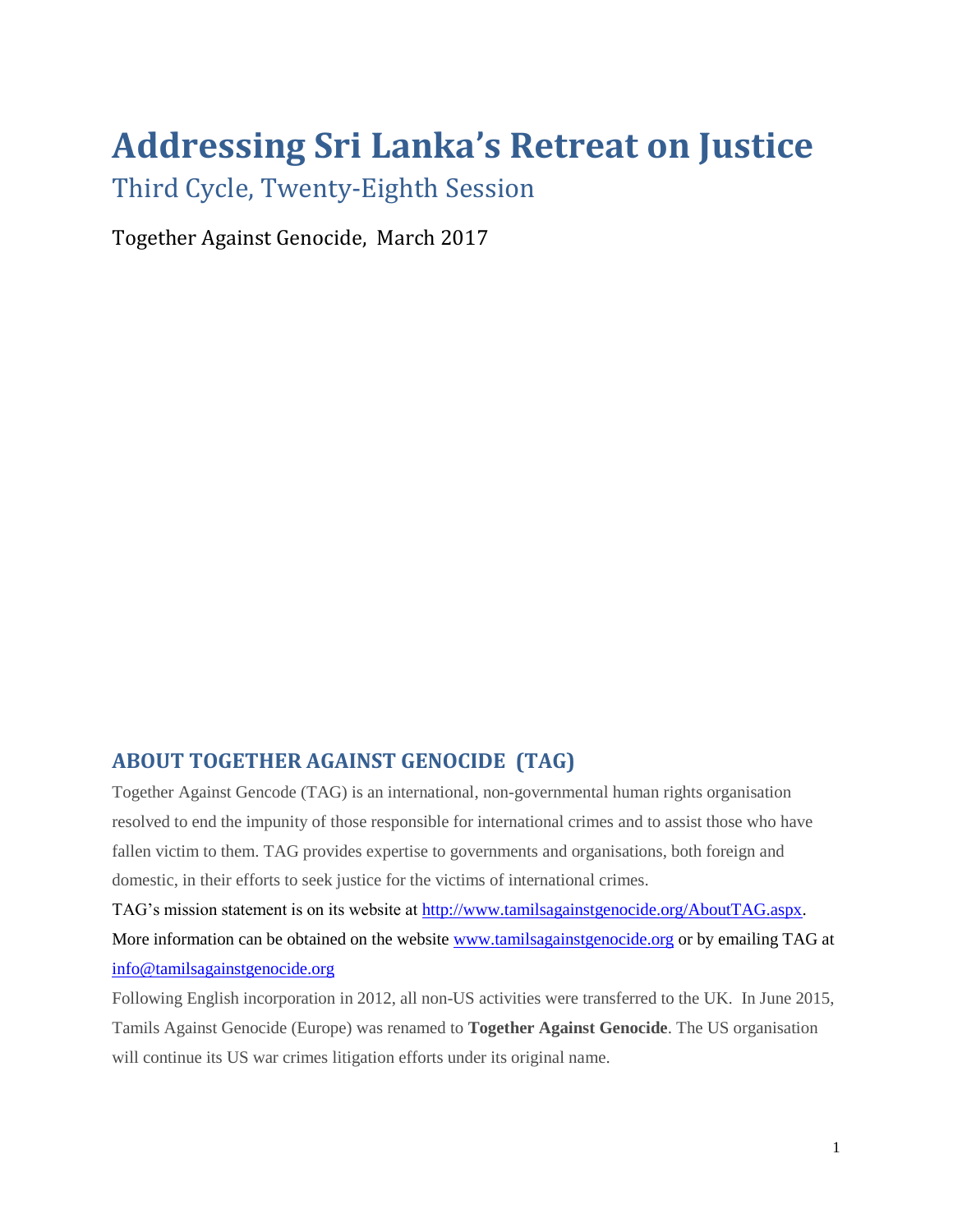Addressing Sri Lanka's Retreat on Justice Twenty-Eighth Session, Third Cycle

> Together Against Genocide March 2017

#### **Executive Summary**

1. Sri Lanka continues to violate its obligations under both international Human Rights instruments and international humanitarian law. Unfortunately, Sri Lanka is not a safe place for witnesses willing to speak up against the Government of Sri Lanka (GoSL) or for victims seeking justice. The Sri Lankan judiciary is not yet capable of justly administering a war crimes tribunal to the standard expected by victims and the international community. It is recommended that Sri Lanka ratifies the Rome Statute of the International Criminal Court, as recommended by the OHCHR Investigation on Sri Lanka (OISL report).

#### **Introduction**

 $\overline{a}$ 

- 2. Since September 2015, Sri Lanka's Foreign Minster Mangala Samaraweera has undertaken a vigorous international campaign including bi-lateral and public advocacy, propagating multi-ethnic, multireligious and tolerant rhetoric abroad. This has been simultaneously accompanied by increasing engagement with Sinhala-Buddhist supremacists at home. These international pronouncements have paid dividends in signals of revival of economic and military relationships that had been side-lined pending the promised investigation into the crimes against humanity committed by Sri Lanka's security forces<sup>1</sup>. In our own assessment of progress on Resolution 30-1,<sup>2</sup> we note that Sri Lanka has only made good progress on 3 of 33 recommendations of the OISL report. To date, there has been no substantive implementation of Resolution 30-1 beyond a planning exercise. The existence of statements made by Sri Lanka's senior political leadership, including outright denial of their commitment to implementing in full Sri Lanka's own pledges to the UN Human Rights Council had led a lack of confidence in Sri Lanka working towards preventing future mass atrocities.
- 3. This paper refers to our evidence of the deliberate targeting of victims and witnesses to the atrocities committed in the past,<sup>3</sup> our observations regarding the Sri Lankan Judiciary<sup>4</sup>, and recommends that Sri Lanka ratifies the Rome Statue.

### **Continued targeting of victims and witnesses**

4. The current UNHCR Eligibility Guidelines for Assessing the International Protection Needs of Asylum-Seekers from Sri Lanka came into effect in December 2012<sup>5</sup>. It recognises certain 'Witnesses

<sup>1</sup> [http://www.pacom.mil/Media/News/tabid/5693/Article/706647/blue-ridge-arrives-in-sri-lanka-forging-new](http://www.pacom.mil/Media/News/tabid/5693/Article/706647/blue-ridge-arrives-in-sri-lanka-forging-new-ties.aspx)[ties.aspx](http://www.pacom.mil/Media/News/tabid/5693/Article/706647/blue-ridge-arrives-in-sri-lanka-forging-new-ties.aspx)

<sup>2</sup> <http://www.tamilsagainstgenocide.org/Data/Docs/2017/TAG-Resolution-30-1-Progress-March-2017.pdf>

<sup>&</sup>lt;sup>3</sup> As per our report, 'Sri Lanka's silenced witnesses and victims', dated 16 September 2015, <http://www.tamilsagainstgenocide.org/read.aspx?storyid=163>

<sup>4</sup> Also detailed in our briefing note, 'Sri Lanka's Judges: Unfit for International Crimes', dated 5 May 2016.

<sup>5</sup> < http://www.refworld.org/pdfid/50d1a08e2.pdf> accessed 30 August 2015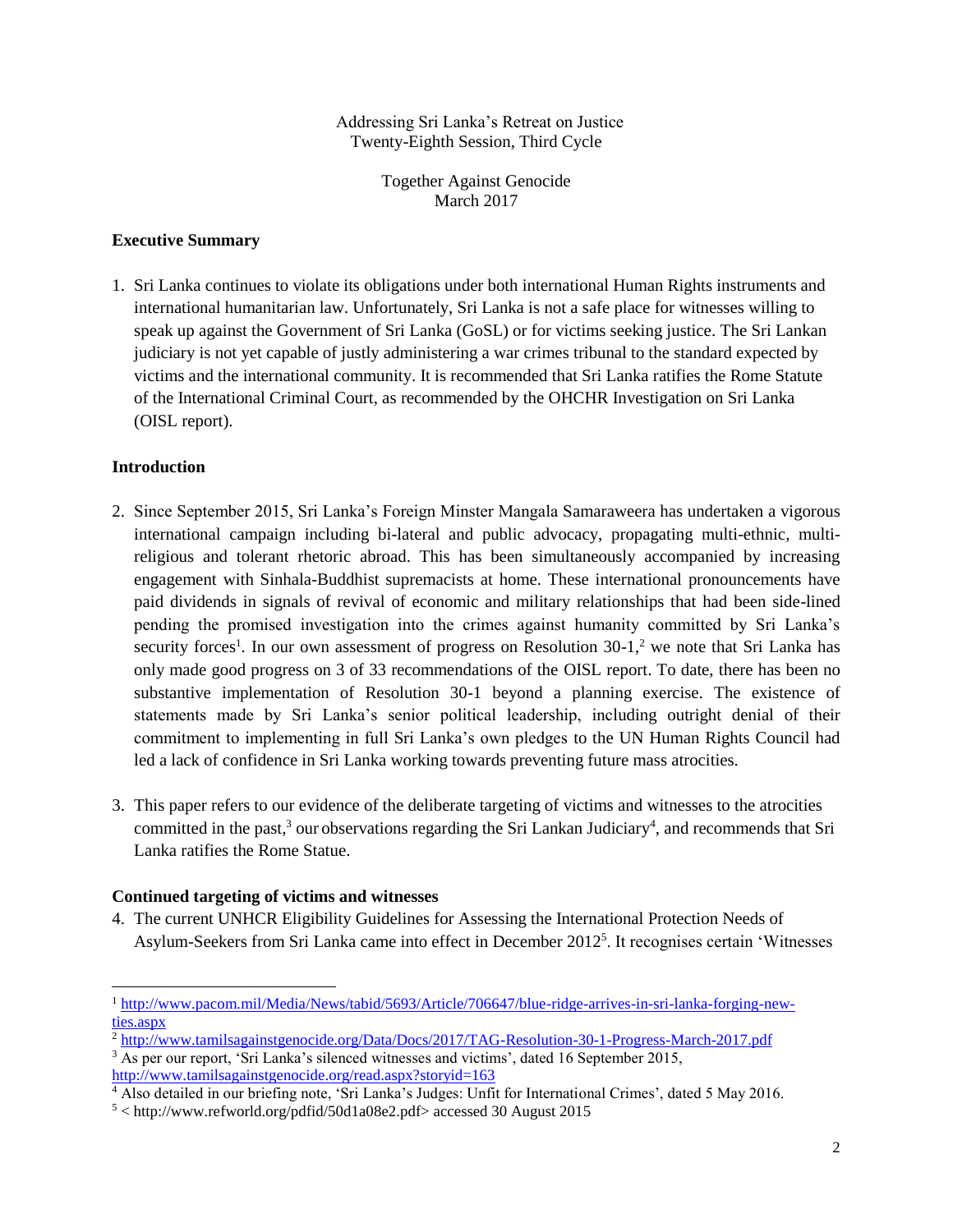of Human Rights Violations' and 'Victims of Human Rights Seeking Justice'<sup>6</sup> as a category of persons at risk in Sri Lanka. These guidelines particularly recognise Tamil ethnicity as a factor in determining which victims are at risk.

- 5. The Court of Appeal in England and Wales confirmed that witnesses already known to the GoSL for giving statements to the LLRC are at a real risk of persecution.<sup>7</sup> Recent cases have extended this, to find even those who have been willing to testify more generally were in danger of targeting by the GoSL. The current country guidance in force within the UK recognised that any detention of Tamils by Sri Lankan security services entails the risk of torture.
- 6. We are concerned that witnesses, victims and campaigners for justice continue to be arrested and targeted under the new government. Balendran Jeyakumary, a prominent Tamil campaigner for the disappeared, was re-arrested in September 2015 on what are alleged to be trumped up charges.<sup>8</sup> The Sri Lankan police have also been complicit in attempting to stop a civil signature campaign calling for an international mechanism to investigate the war crimes and crimes against humanity in the last stages of the war.<sup>9</sup> The Prevention of Terrorism Act remains one of Sri Lanka's most controversial laws, being almost universally condemned not only for being inconsistent with contemporary human rights standards, but also for encouraging the pervasive violation of fundamental rights otherwise protected by the Sri Lankan constitution.<sup>10</sup> More than 20 people have been arrested under the Prevention of Terrorism Act since the January 2015 and the election of the new government.<sup>11</sup> In September 2015, The International Truth and Justice Project published details of a further 11 cases of torture and sexual abuse in detention after the new government came into power.<sup>12</sup>

### **Concerns over the judiciary in Sri Lanka**

- 7. Recommendation 20 of the OISL report asked GoSL to adopt legislation establishing an ad hoc special court, using international judges, mandated to try war crimes and crimes against humanity.<sup>13</sup> However, GoSL has rejected the use of foreign judges in this tribunal, instead outlining its preference for using domestic judges.<sup>14</sup> We maintain our view that the Sri Lankan Judiciary lack independence, judicial competence and fail to abide by the international protection of fundamental rights and freedoms.
- 8. TAG has reported extensively on the lack of independence between the GoSL and the judiciary. Our report from 2012<sup>15</sup> makes clear reference to the excessive power and influence of the Chief Justice and

 $\overline{a}$ 

<sup>&</sup>lt;sup>6</sup> At section A.5

<sup>7</sup> GJ and Others (post-civil war returnees\_ Sri Lanka CG [2013] UKUT

<sup>8</sup> [<http://www.tamilguardian.com/article.asp?articleid=15774>](http://www.tamilguardian.com/article.asp?articleid=15774) accessed 30 August 2015

<sup>9</sup> < http://tamilguardian.com/article.asp?articleid=15831> accessed 30 August 2015

<sup>10</sup> See critique at < http://www.cpalanka.org/the-need-to-repeal-and-replace-the-prevention-of-terrorism-act-pta/> accessed 30 August 2015

<sup>11</sup> <http://www.tamilguardian.com/article.asp?articleid=15868> accessed 30 August 2015

 $12$  Torture and Sexual Abuse Under the New Government in Sri Lanka, International Truth and Justice Project, September 2015

<sup>13</sup> <http://www.ohchr.org/EN/HRBodies/HRC/Pages/OISL.aspx>

<sup>14</sup> <http://www.reuters.com/article/us-sri-lanka-un-idUSKCN0VI1O7>

<sup>&</sup>lt;sup>15</sup> 'Sri Lanka's White Vans: Dual Criminality of the Sri Lankan State and the Rajapaksa Administration', dated 18 July 201[2 http://www.tamilsagainstgenocide.org/read.aspx?storyid=120](http://www.tamilsagainstgenocide.org/read.aspx?storyid=120)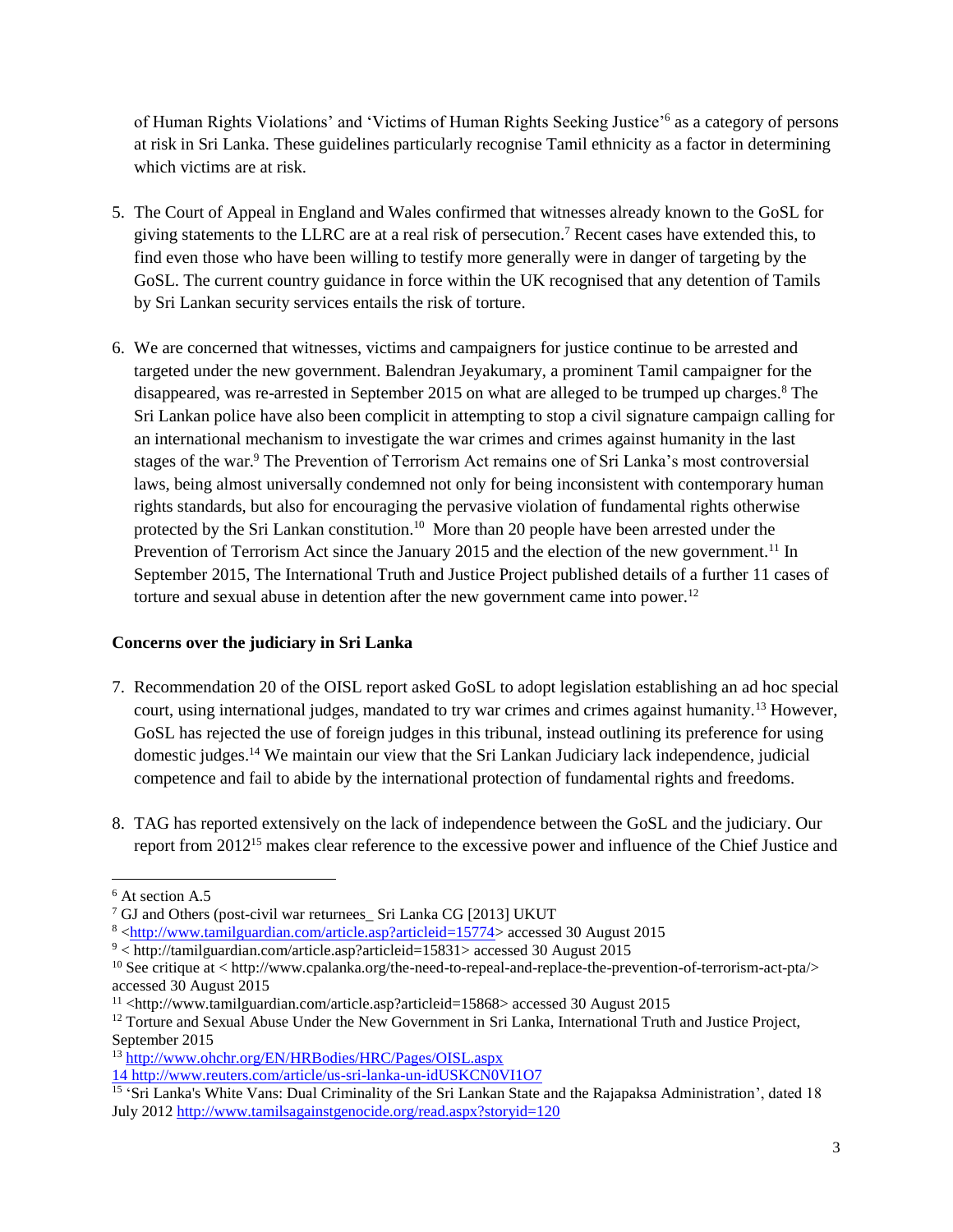the great deference the judges of the Court of Appeal and Supreme Court have towards political considerations.

- 9. The court martial system and the trial of Sarath Fonseka demonstrate this deference. The Supreme Court upheld the guilty verdict of the Court Martial bestowed on Fonseka for corruption in military procurement. His arrest, trial and conviction all occurred upon his Presidential election bid against Mahinda Rajapaksa in 2010. The judicial system was perceived as susceptible to political pressure in the administration of justice.
- 10.The judiciary do not have the practical experience in necessary to provide an impartial analysis of war crimes. We note that the Sri Lankan judiciary often err in correctly applying legal principals inherited from the Roman-Dutch and English common laws. A sound knowledge and experience of international criminal law is a pre-requisite for any judge involved in a war crimes tribunal. Using judges that are incapable of understanding and applying principles correctly would be dangerous for the administration of justice as it increases the risk of victims seeking appeals and, thereby, poses obstacles for ending impunity and seeking redress for victims.

### **Conclusion**

 $\overline{a}$ 

- 11.We are deeply disappointed at the lack of progress on Justice for crimes against humanity, including genocide, in Sri Lanka almost 8 years after the end of the war, and 2 years after Sri Lanka's new government made commitments of reform to the UN Human Rights Council.
- 12.Sri Lanka lacks an effective and appropriate mechanism for the investigation and prosecution of war crimes, crimes against humanity and genocide committed against the Tamil people by the Sri Lankan State.
- 13.While domestic Truth and Reconciliation Commissions may have been suitable in other contexts, due to the continued relevance of the political, social and cultural climate in Sri Lanka and the prevalence of denial, it is submitted that an international judicial mechanism would be more appropriate. For the same reasons, neither a domestic mechanism nor a hybrid mechanism in the image of the Extraordinary Chambers in the Courts of Cambodia will adequately address the atrocities committed against the Tamil people, rather a fully independent internationally operated tribunal is required. While it is also open to the UNSC, under Chapter VII of the UN Charter, to establish an ad-hoc tribunal in the image of the International Criminal Tribunals for Yugoslavia 1993 and Rwanada 1994, it is important to note that these were established before the International Criminal Court (ICC) came into being under the Rome Statute<sup>16</sup> and arguably the presence of the functioning ICC negates the need for such special ad-hoc tribunals in the future.
- 14. The ICC currently has jurisdiction over three crimes<sup>17</sup>; genocide (Article 6), crimes against humanity (Article 7), and war crimes (Article 8).

<sup>&</sup>lt;sup>16</sup> Rome Statute of the ICC, available at: [https://www.icc-cpi.int/nr/rdonlyres/ea9aeff7-5752-4f84-be94-](https://www.icc-cpi.int/nr/rdonlyres/ea9aeff7-5752-4f84-be94-0a655eb30e16/0/rome_statute_english.pdf) [0a655eb30e16/0/rome\\_statute\\_english.pdf](https://www.icc-cpi.int/nr/rdonlyres/ea9aeff7-5752-4f84-be94-0a655eb30e16/0/rome_statute_english.pdf)

 $17$  As stated in Article 5 (2), the court will have jurisdiction over the crime of aggression once it has been defined and an amendment made to the Statute.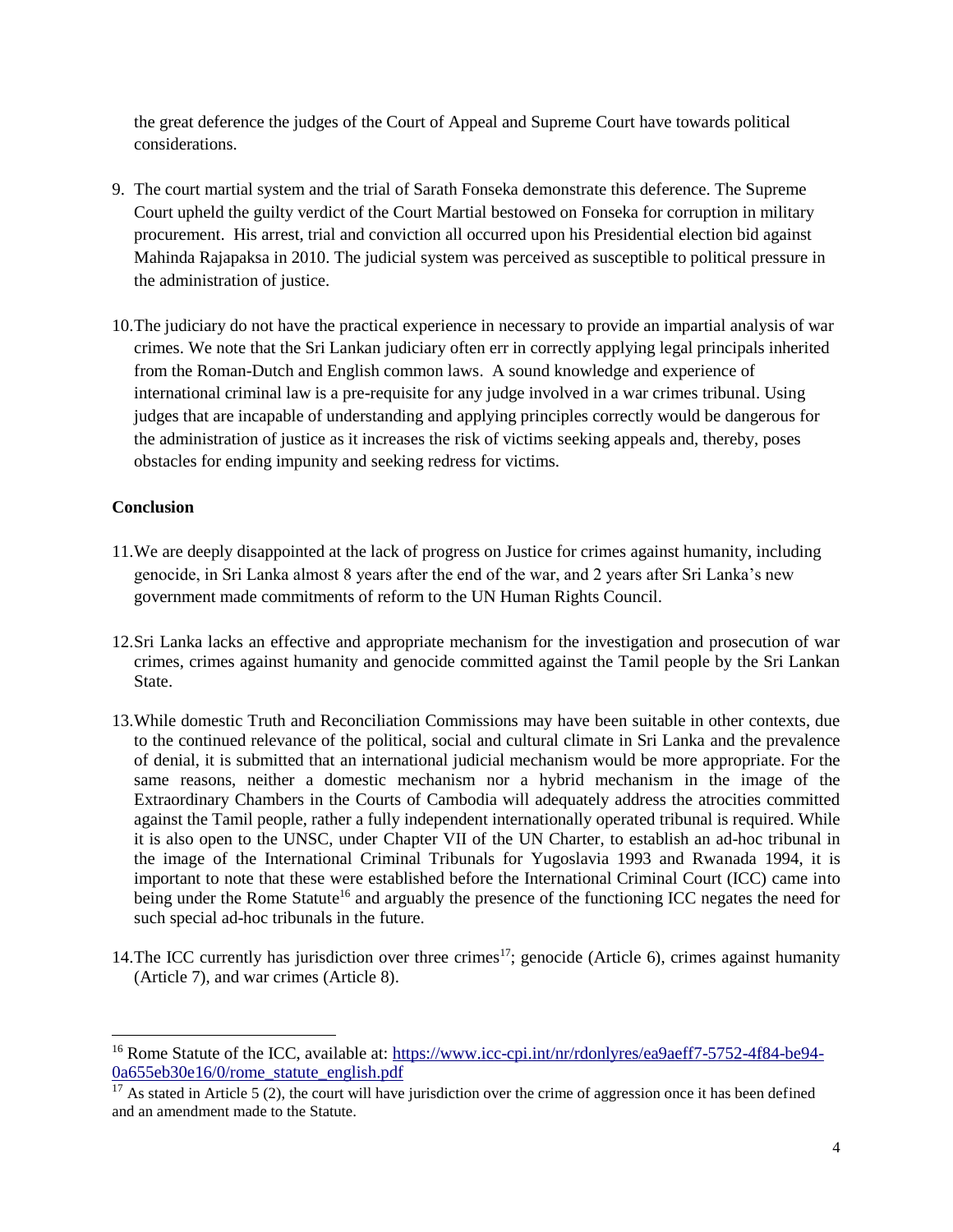- 15.It would be desirable for the Sri Lankan State itself to ratify the Rome Statute and thus come under the jurisdiction of the Court, allowing itself to refer the situation to the Prosecutor. This would send a strong message that the Sri Lankan State wishes to end impunity and make those responsible accountable. However, failing ratification it is still possible to trigger the ICC's jurisdiction over the crimes committed in Sri Lanka. Either through a referral by the United Nations Security Council under Chapter VII of the UN Charter to the International Criminal Court (ICC), as it has done in relation to suspected crimes in Darfur, Sudan<sup>18</sup>. Or through the Chief Prosecutor Fatou Bensouda launching an investigation of her own initiative - a so called 'propriot motu' investigation as has been done in relation to Kenya<sup>19</sup> and now Georgia<sup>20</sup>.
- 16.Pursuant to Article 15 in order to launch a propriot motu investigation, the Chief Prosecutor will analyse the seriousness of information which she has received, and may seek supporting evidence from UN organs, States, NGOs, other reliable source and may also receive oral or written testimony at the Court. If following the analysis, she finds there to be a reasonable basis to proceed with an investigation, she will submit the request to the Pre- Trial Chamber for authorisation. If the Pre- Trial Chambers concurs in relation to the reasonable basis, it will authorise the commencement of proceedings. If either the Prosecutor or the Trial- Chamber find there to be lacking reasonable basis the Chief Prosecutor must inform those who provided the information, however, initial rejection does not preclude resubmission based on new material and evidence.
- 17.While ratification by the Sri Lankan State itself of the Rome Statute would be symbolically significant, the other two avenues for triggering the Court's jurisdiction are equally important for reaching the ultimate goal of bringing those responsible to account. Especially in relation to the investigations propriot motu, civil society has a vital role to play in compiling all relevant information about the atrocities into a compelling narrative and bringing it to the attention of the Chief Prosecutor.

#### **Recommendations to the UN**

- 18. That the Special Rapporteur on Extrajudicial, Summary and Arbitrary Executions conduct a special investigation into Sri Lanka to identify the ethnical biases in instances of extrajudicial, summary or arbitrary executions in all circumstances and for whatever reason.
- 19.That the Special Rapporteur on torture and other cruel, inhuman or degrading treatment or punishment undertake a fact finding country visit to Sri Lanka to confirm ongoing use of torture in particular against the Tamils, and report to the Human Rights Council for further action to be taken.
- 20.That the Special Rapporteur on contemporary forms of racism, racial discrimination, xenophobia and related intolerance investigates the ongoing persistent denial of the recognised human rights of the Tamil population in Sri Lanka as he is mandated to do under Resolution 16/33 of 2011.
- 21.That the Special Adviser on the Prevention of Genocide prepares a report on Sri Lanka to collate information on the massive and serious violations of human rights and international humanitarian law of ethnic and racial origin that is ongoing, as he is mandated to do under the 2004 letter (S/2004/567).

 $\overline{a}$ 

<sup>18</sup> <https://www.icc-cpi.int/darfur>

<sup>19</sup> <https://www.icc-cpi.int/kenya>

<sup>20</sup> <https://www.icc-cpi.int/georgia>